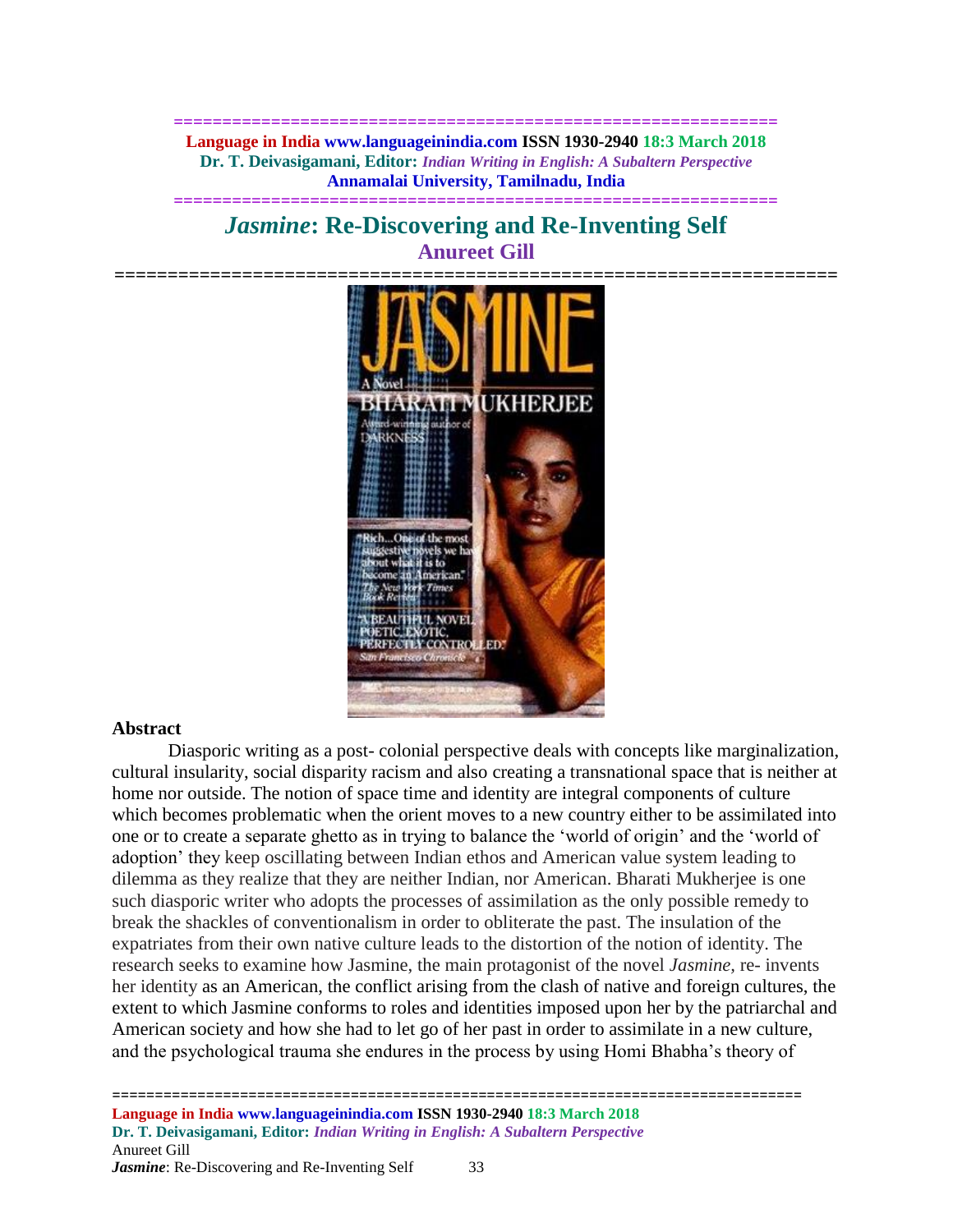liminal space or in betweeness as it favours a dynamic identity that is always in a state of flux and refutes the notion of a singular monolithic identity.

**Keywords**: Bharati Mukherjee, *Jamine,* moral conflict, cultural conflict, dilemma, acculturation

Today's contemporary world is marked by globalization and transnationalism that has led to mass migration of people, information and goods across world which Spivak defines as the 'new diaspora'. Bharati Mukherjee is one such Indian novelist whose works talks about these phenomena and her work revolve around women who leave India in order to settle in North America. Transnationalism has led to change in the notion of cultural identity from being homogenized concepts to being heterogeneous. Brah proposes that cultures should be understood as processes rather than as a fixed category, and that cultural difference should be comprehended without essentialism.

Bharati Mukherjee's novels are interwoven with reinvention and entanglement of time and place both in plot as well as in the character development. *Jasmine* not only talks about women's ideological liminality because of the patriarchal society, but also talks about the psychological transformation of Jasmine as the hybrid space she inhabits enables her to choose which elements of culture to retain or adopt by rejecting the notion of nostalgia.

# *Jasmine*

*Jasmine* (1989) is a novel that illustrates her cross-cultural experiences and her growth as a person in America as she tries to assimilate into American culture by assuming multiple identities and her dilemma of following the conservative Indian values and traditions that she had left behind. Having been born in a small conservative village in Hasnapur, Punjab, the novel traverses her journey from being a conformist small town girl to being free and modern women capable of taking her own decisions. The different names that she adorns in the process of assimilating in America, reflects her identity transformation. Mukherjee has presented a tale of two hybrid cultures where two divergent cultures of East and the West meet by interweaving the themes of class, quest for identity, history and psychological transformation.

# **Space and Time**

The notion of space and time, the integral components of cultural politics becomes problematic when the orient moves to assimilate into a new country. The journey of assimilating in a new culture can be violent as the native has to forget his culture and tradition in order to assimilate in a new country, but is unable to do so completely as their past keeps influencing their present.In *Jasmine,* Mukherjee examines the tension immigrants feel in the liminal space, caught between two cultures as well as the agency this betweenness affords them. The first chapter introduces the conflict between the Hindu "cultural sanction to multiple reinscriptions of self. For instance, when the astrologer told Jasmine that the mark on her face would bring nothing but destruction on the way and that her husband was destined to die due to her fate, she did not believe in his predictions as she felt that that the future was unpredictable and bound to change. Jasmine's growth through the course of the story was not easy, she had to face a lot of obstacles in the way of her transformation. "We murder who we were so we can rebirth ourselves in the image of dreams" (Jasmine 25). This line clearly depicts that the process of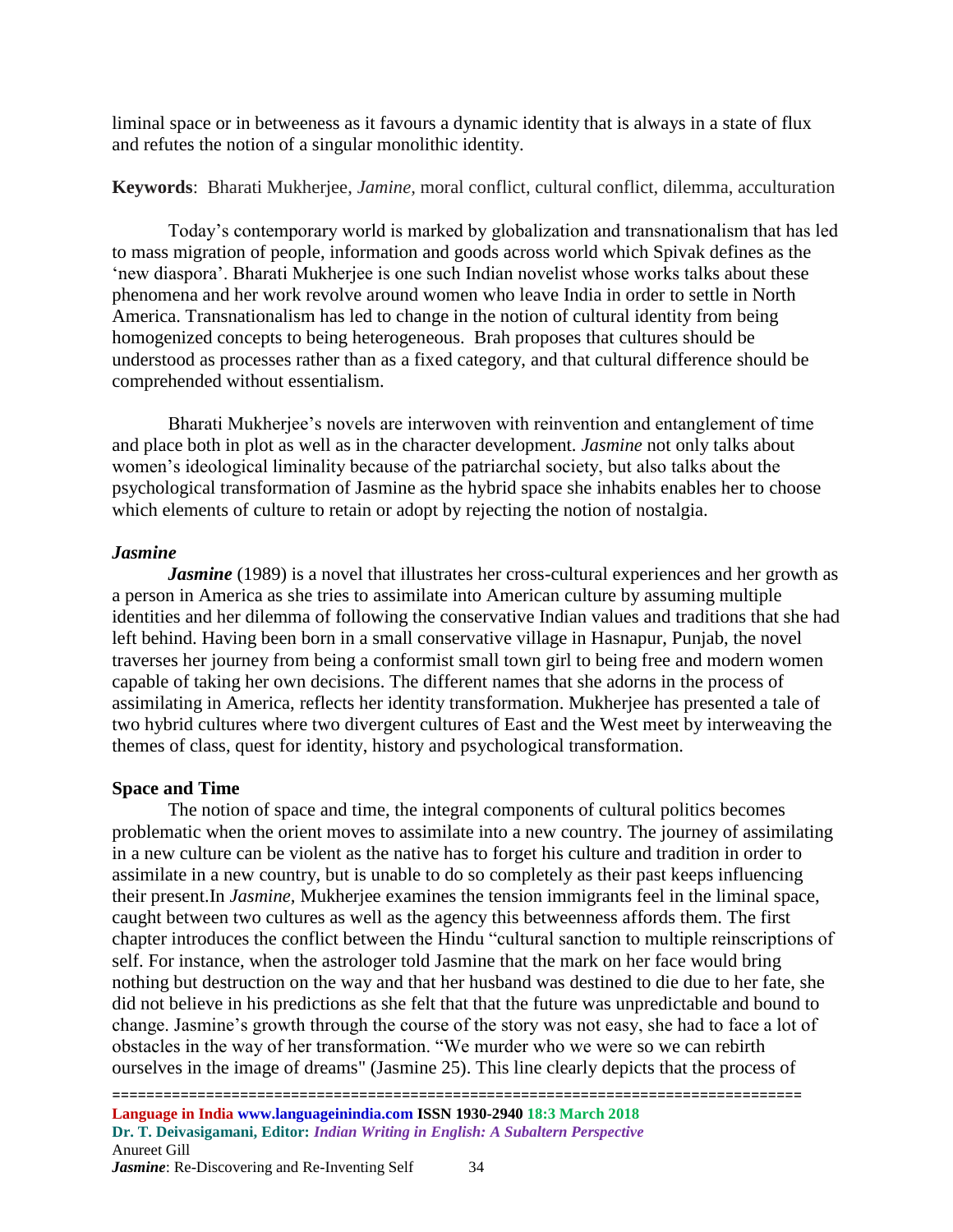transformation was a violent one. Not only did she have to speak a new language and acquire new names and identities, but she also had to completely erase her violent past of murdering Half-Face Man, who raped her. Jasmine's rebirths as Jyoti, Jasmine, Kali, Jazzy, Jase and Jane represent stages in Jasmine's ever-changing process of self-identification and cultural influences she endures at each stage. After Prakash's death, Swamiji told Jasmine that "a person's highest mission is to create new life", She later realizes that her identity as Jasmine and her husband's dream of owning a shop called 'Vijh and Wife' were her versions of this "new life". It is through this redefinition of "new life" that Jasmine gains the agency to transform herself into a maximalist immigrant in true sense.

#### **Struggle to Assimilate**

The novel also talks about Jasmine's struggle to assimilate into American culture, problems in defining gender boundaries and the implications of expatriatism. It also depicts her dilemma of following the conservative Indian values and traditions that she had left behind and the liberal American culture. This dichotomy is brought out in the novel as Jasmine Indian values keeps hindering with her present life. For instance, Jasmine's marriage to an Indian named Prakash is in contrast to her staying in a live-in relationship with Bud Ripple Mayor as *Jane* in Iowa. She is caught between the native culture and immigrant culture. Jasmine constantly shuffles in search of a concrete identity and debate whether to act according to the desire for freedom which the American life offers her or to be dutiful. The Indian consciousness in which she was raised, embodied by her grandmother, supports duty while the western consciousness embodied by her Manhattan employers Taylor and Wylie Hayes encouraged fulfilling ones dreams and desire.

Although her initial experience in America was traumatic as she was raped and robbed off her identity by a man named 'Half Face', it later helped her to grow as an individual she killed the man who had raped her and became a caretaker of Duff. In the process of assimilation, she realises the pitfalls of American culture where everything is evanescent. She could identify more with her adopted homeland than with their country of birth. Through the novel, Bharati Mukherjee also brings out the message that change, transformation, fluid identity, adaptability and finally assimilation are key to survival for immigrants." Jasmine speaks about fusion between two or more cultures which paves way for assimilate. Despite of her husband's death she moved to USA in hope for a better future and she also defied the Hindu tradition of marrying a boy after checking his horoscope, by not marrying a groom of her father's choice. When her husband Prakash died her grandmother blamed her as she did not marry the man that they had chosen for her: "If you had married a widower in Ludhiana that was all arranged. If you had checked the boy's horoscope and married like a Christian in some government office…if you had waited for a man I picked none of this would have happened…God was displeased. God send that Sardarji boy to do that terrible act (Mukherjee, 98). She refused this orthodox notion and took charge of her own life and decisions. *Dida, I said, if God send Sukhi to kill my husband and then I renounce God, I spit on him*(Mukherjee,89)*.* After her husband's death, she was at cross roads as she was expected to commit sati or lead the life of a widower like her mother. But she did not adhere to it instead she left for America in hope of a better future and to fulfil her husband's dying wish. Even when she was raped by half faced man, she fought back by killing him, thus taking her revenge. Bharati Mukherjee uses the image of goddess Kali (goddess of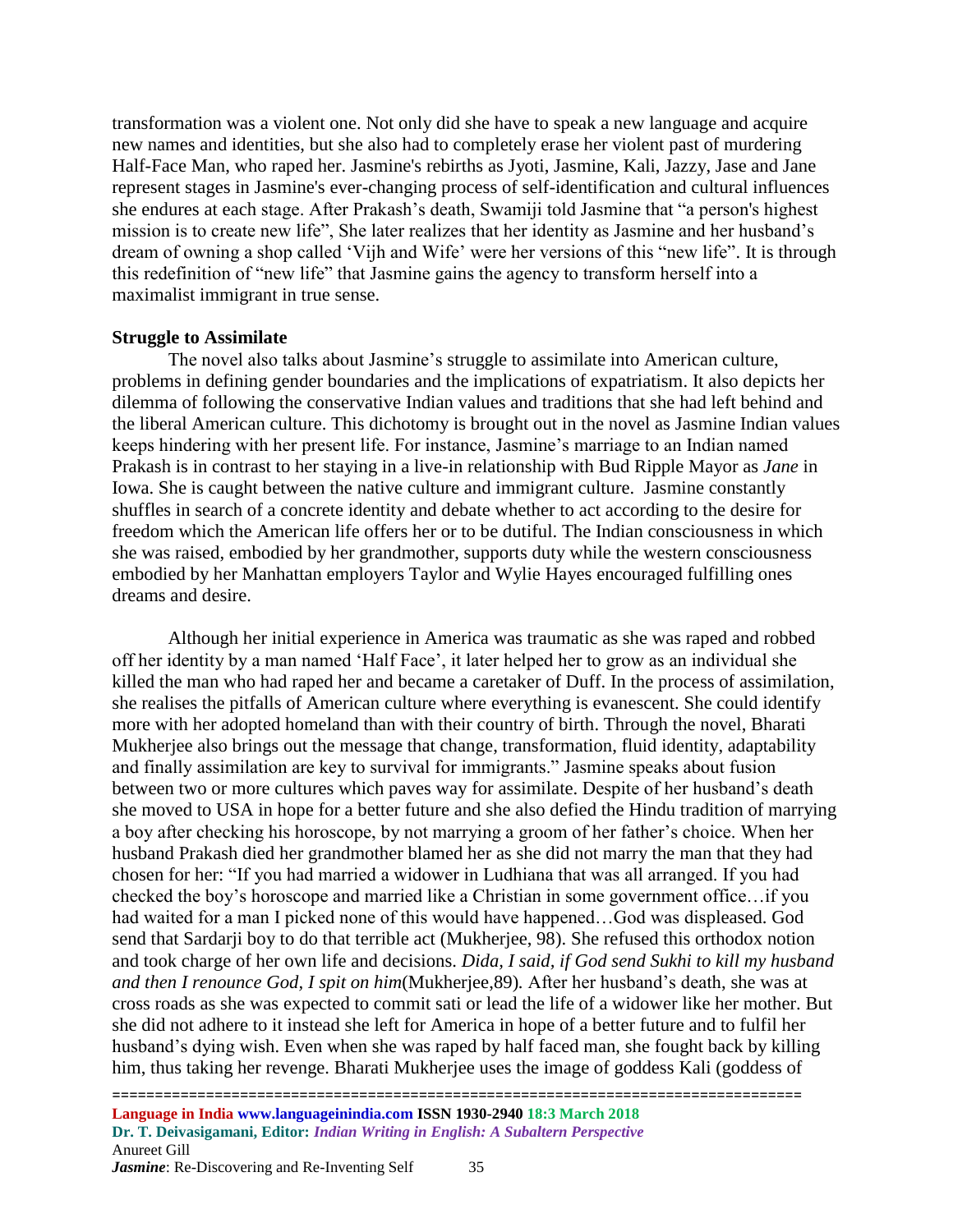strength and destruction) and burning her old clothes as a sign of renouncing her earlier life in a hope for better future.

### **Dialectics of Culture**

In the article 'Dialectics of Culture / Acculturation in Bharati Mukherjee's Jasmine and Anita Desai's Journey to Ithaca the author O.P Budholia, talks about how 'Jasmine' as a novel, deals with the concept of otherness and assimilation through the dialectics of culture and the socio psychological traumas relating to life of an expatriate. Jyoti marriage with Prakash Vijh helped her to become modern women. Jyoti as Jasmine fought the feudal laws in India and then in America so as to assimilate into their culture. Jasmine in the process of assimilation becomes symbolic of the duality of cultures the east and the west.

In the article Bharati Mukherjee's Jasmine: Breaking the silence and weaving the web by Beena Agarwal , the author talks about how Jasmine in spite of being born in a conservative small village in Hasnapur challenges the patriarchal norms which did not allow women to speak for themselves. In spite of her traditional upbringing she nourishes her own dream of life but yet she faced cultural dilemma because of her upbringing. Prakash, her husband wanted her to take independent decisions and join his business, but the cultural restraints that constitute her psyche did not let her dissolve her identity in the unconventional progressive way of Prakash. He wanted her to call him by his first name, but Jasmine's cultural code did not promote her to do so. Jasmine does not give up to the situations but offers a frontal challenge to the patriarchal thought, social organization and control mechanism in order to assimilate in the dynamic and progressive society of America where sexual moral codes are not so stringent, but yet she faced a cultural and moral dilemma. On one hand she had a dream "I wanted to distance myself from everything Indian, Jyoti like", but at the same time she contemplated if her culture would allow her to do so being a widow.

# **Two Identities**

Bharati Mukherjee's characters are enforced between two identities as they find it difficult to move away from their native culture but at the same time it's not easy for them to identify with the dominant culture. Although Jasmine breaks the myth of single identity by trying to balance the 'world of origin' and the 'world of adoption' through the process of assimilation, she is unable to desert her native identity, and keeps oscillating between Indian ethos and American value system thus causing dilemma as they realize that they are neither Indian, nor an American. Their outer self is American, but inner self is Indian.

# **Multicentric Issues**

A lot of research has been done on singular concepts like gender bias, identity crisis, alienation and loneliness, migrants search for roots, racism, violence (both physical and psychological), un-housement, re-housement, and notions like conformity and non –conformity, that the protagonists face. However, my analysis of 'Jasmine' aims at discussing multicentric issues that the women protagonists face as expatriates like striving to create an American identity which lets to demolition of their native identity, how this predicament leads to psychological trauma as they are unable to let go of their native identity which is an inherent part of their 'self'. Thus, my research encompasses aspects like identity crisis, psychological trauma, gender